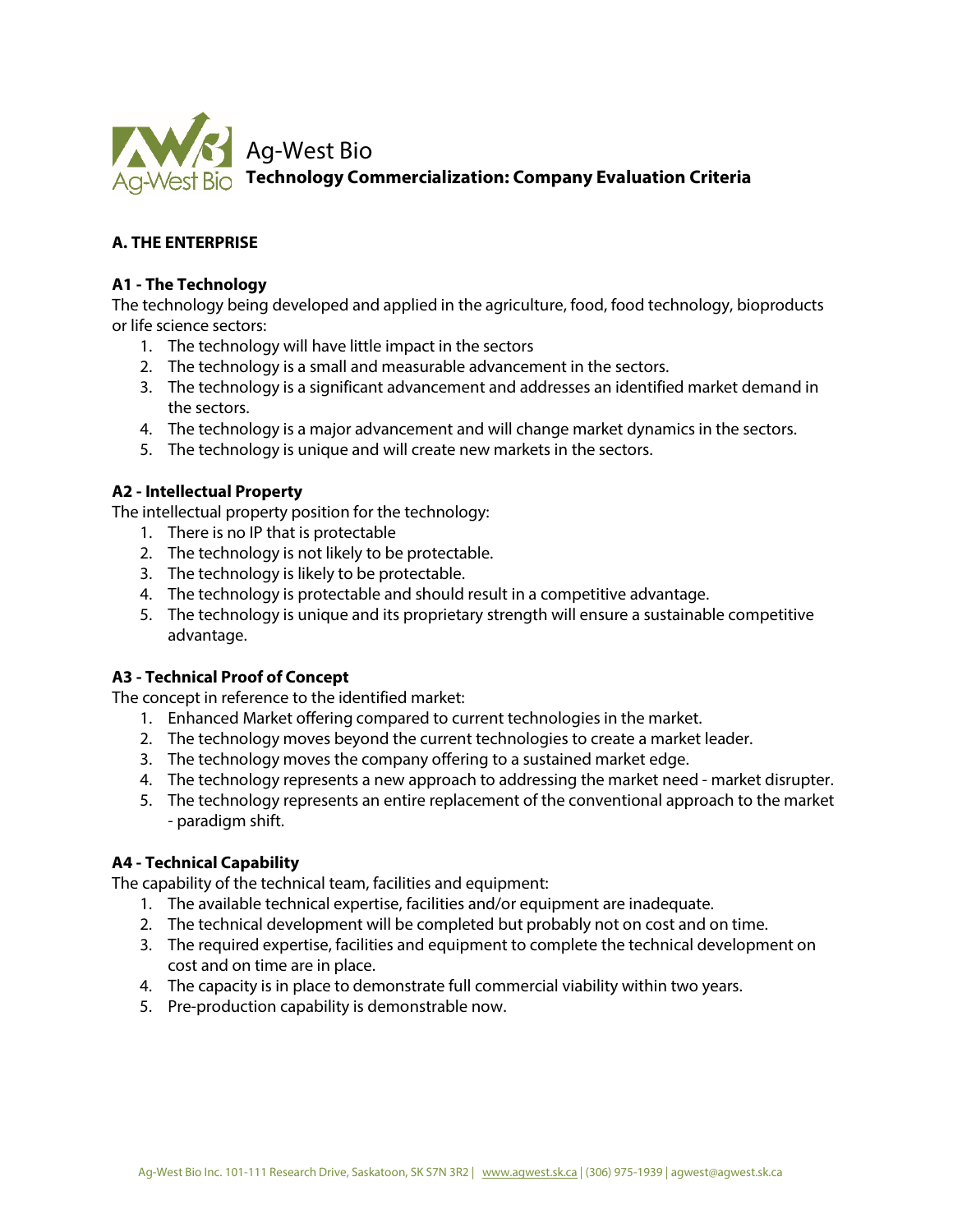# **A5 – Product**

The current status of the product or service development:

- 1. Incomplete product. Is at proof of concept or prototype stage. No customers.
- 2. Little or no track record. Manufacturing prototype available. No sales.
- 3. Little or no track record, only one or two sales.
- 4. Product or service with proven record.
- 5. Unique product or service with proven record.

# **B. COMMERCIALIZATION PLAN**

### **B1 – Market Proof of Concept**

The market assessment of the technology:

- 1. The technology has not yet been introduced to the market.
- 2. The technology has not been evaluated by potential customers.
- 3. The technology has had limited evaluation and market acceptance by potential customers.
- 4. The technology has been fully tested and approved and potential customers have been identified.
- 5. Commercially priced orders have been placed by two key customers.

## **B2 - Marketing Plan**

The marketing plan for the technology:

- 1. There is no marketing plan or strategy for the technology.
- 2. An initial marketing strategy has been prepared and documented.
- 3. A preliminary marketing plan has been developed.
- 4. A detailed marketing plan has been developed that includes key factors to be addressed in commercializing the technology.
- 5. A comprehensive marketing plan has been developed that has been accepted by key stakeholders. The plan identifies the resources required and includes clear goals and milestones.

#### **B3 - Management Team**

The management team for the enterprise:

- 1. Founder and Friends.
- 2. Deficient with key skills or personnel missing. Incomplete management team or no team.
- 3. Good skills, team may be missing one component but still good.
- 4. Proven skills. Have not worked together in past. Strong team in place.
- 5. Proven skills. Full management compliment. Strong team. Experienced in working together.

# **B4 – Financial Plan**

The financial plan for the technology:

- 1. No financial plan has been presented.
- 2. An initial financial strategy has been prepared and documented.
- 3. A preliminary financial plan has been developed.
- 4. A detailed financial plan has been developed that includes key factors to be addressed in commercializing the technology, and investors have been identified.
- 5. A comprehensive financial plan has been developed that has been accepted by investors and/or key stakeholders.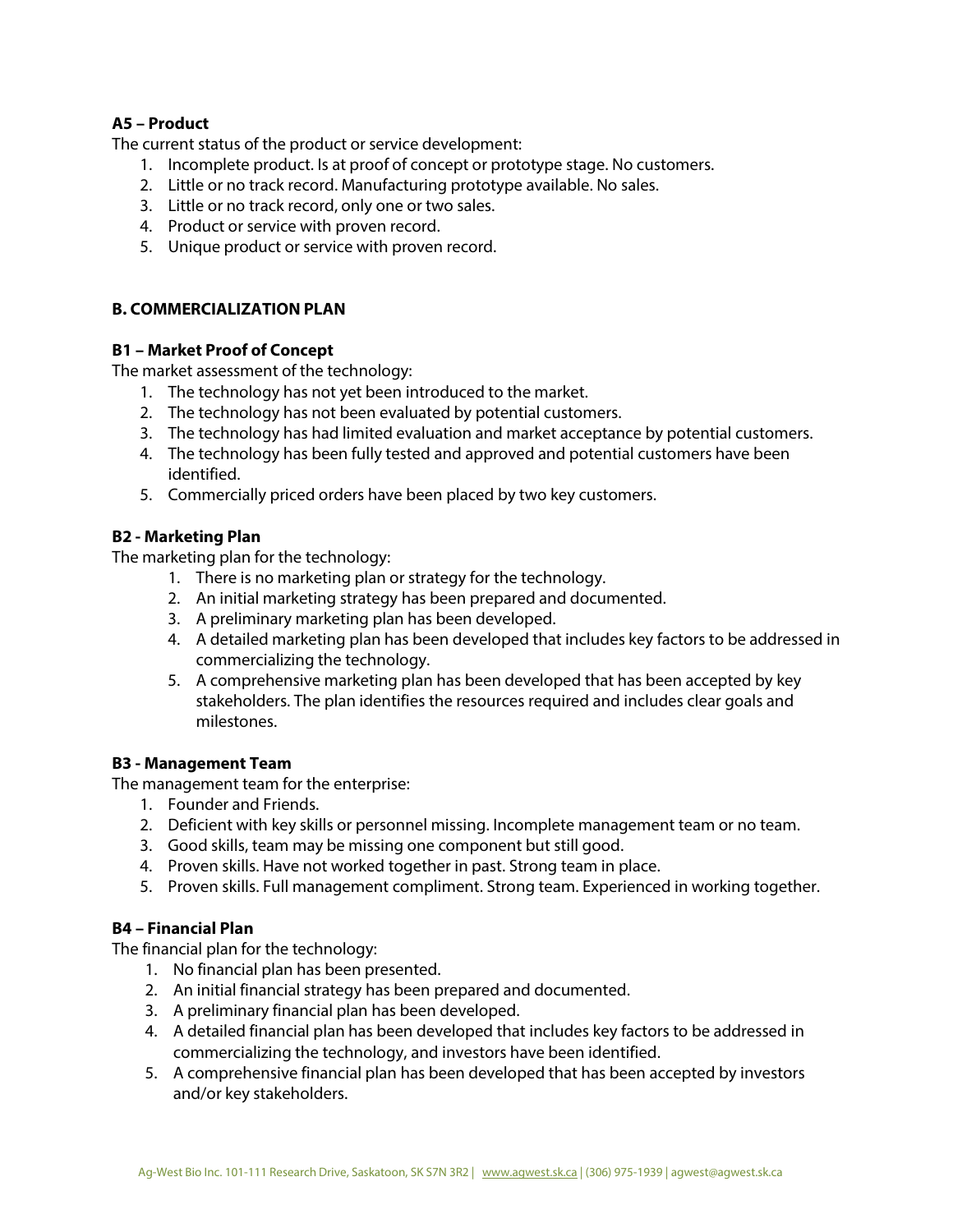#### **B5 - Revenue Model**

The status of the revenue model to support the financial plan:

- 1. No revenues. No pricing plan. No models. Start-up.
- 2. No revenues. Unproven model. Start up.
- 3. Some revenues. Proven model. Break even.
- 4. Few revenues. Proven model. Break even or loss.
- 5. Solid revenues. proven model. profitable.

#### **B6 - Investment Opportunity - Company perspective**

The assessment of the overall status of the enterprise:

- 1. Pure Start-up founder funded.
- 2. Company with weak or unstable financial situation.
- 3. Company with some financial deficiencies or is incomplete or unproven.
- 4. Company with an acceptable overall financial situation.
- 5. Company with good overall financial situation.

# **C. THE RETURN**

### **C1 - Market Definition**

The current analysis of the market opportunity:

- 1. Undefined / unclear market opportunity or a very small market.
- 2. Not well-defined market. Unclear opportunity.
- 3. Unproven market or no market analysis conducted. No market testing.
- 4. Well-defined medium market opportunity.
- 5. Well-defined market being very large market big potential opportunity.

#### **C2 – Market Growth**

The market for the technology:

- 1. The market is small, or at present unknown.
- 2. The market is of sufficient size to attract investment.
- 3. The market is of sufficient size and is growing at a rate approaching 10% per year.
- 4. The market is of sufficient size and is growing at a rate approaching 20% per year.
- 5. The market is of sufficient size and is growing at a rate of more than 30% per year.

#### **C3 - Geographic Reach**

The assessed market for the technology is expected to extend to:

- 1. Canada East regional application.
- 2. Canada West regional application.
- 3. Canada national application.
- 4. North America export opportunity.
- 5. Global export opportunity.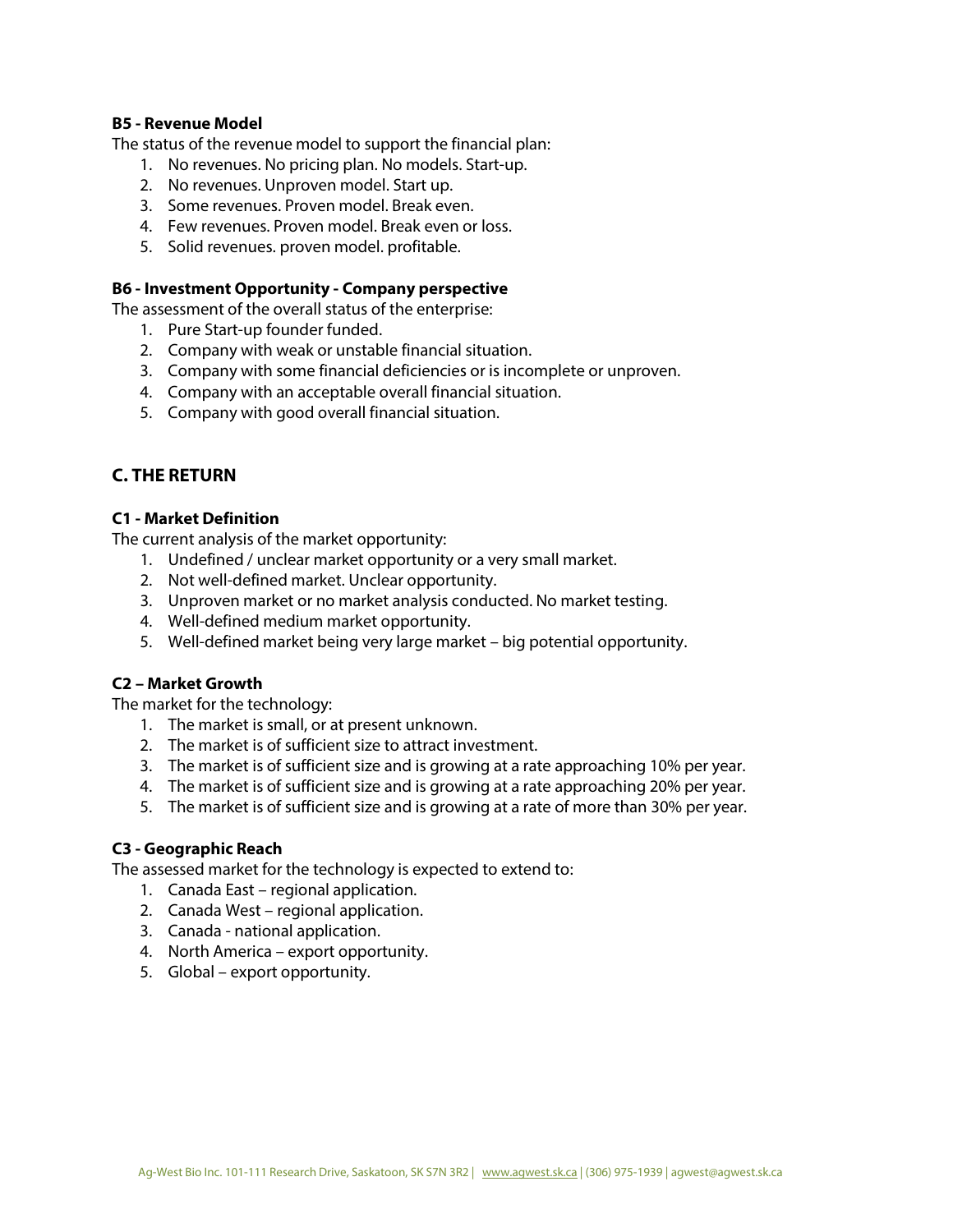# **C4 - Market Share**

The market share for the technology:

- 1. The technology is expected to achieve less than a 2% market share or the expected market share is unknown.
- 2. The technology is expected to achieve between a 5% and 10% market share in at least one key market.
- 3. The technology is expected to achieve between 5% and 20% of the market in more than one major market.
- 4. The technology is expected to achieve at least a 5% market share in the global market.
- 5. The technology is expected to achieve greater than 10% market share in the global market.

# **C5 - Sales**

The status of the sales plan to support the revenue model:

- 1. No sales or marketing plan.
- 2. Poor sales plan and marketing plan with no results. Unproven.
- 3. Poor sales plan and marketing plan with very limited results.
- 4. Good sales plan and marketing plan with limited results.
- 5. Strong sales plan and marketing plan with actual results.

## **C6 - Strategic Relationships**

The status of strategic relationships established to support the marketing, sales plan and R&D:

- 1. None contemplated.
- 2. No agreements and no prospects identified.
- 3. Few agreements, but negotiations underway.
- 4. At least three signed agreements.
- 5. At least five signed agreements.

# **C7 - Competition**

The competitive position of the technology. \*Note that a technology from this sector must compete with technologies from other sectors to solve the same problem.

- 1. Competitors are currently unknown for the technology.
- 2. The technology will face major competition from well-established companies with competitive products/processes/services.
- 3. The technology will face significant competition from companies with the potential to develop competitive products/processes/services.
- 4. The technology will have a reasonable period to achieve a sustainable market position.
- 5. The technology will face only weak or limited competition for the foreseeable future.

# **C8 – Return on Investment**

The rates of return on investment in the technology:

- 1. The technology is unlikely to provide minimum acceptable rates of return.
- 2. The technology will likely provide average annual rates of return of 15%.
- 3. The technology will likely provide average annual rates of return of 20% with the potential to realize that return within three years.
- 4. The technology will likely provide average annual rates of return of 30% with high potential to realize that return within three years.
- 5. The technology will likely provide average annual rates of return of 30% with high potential to realize that return within two years.